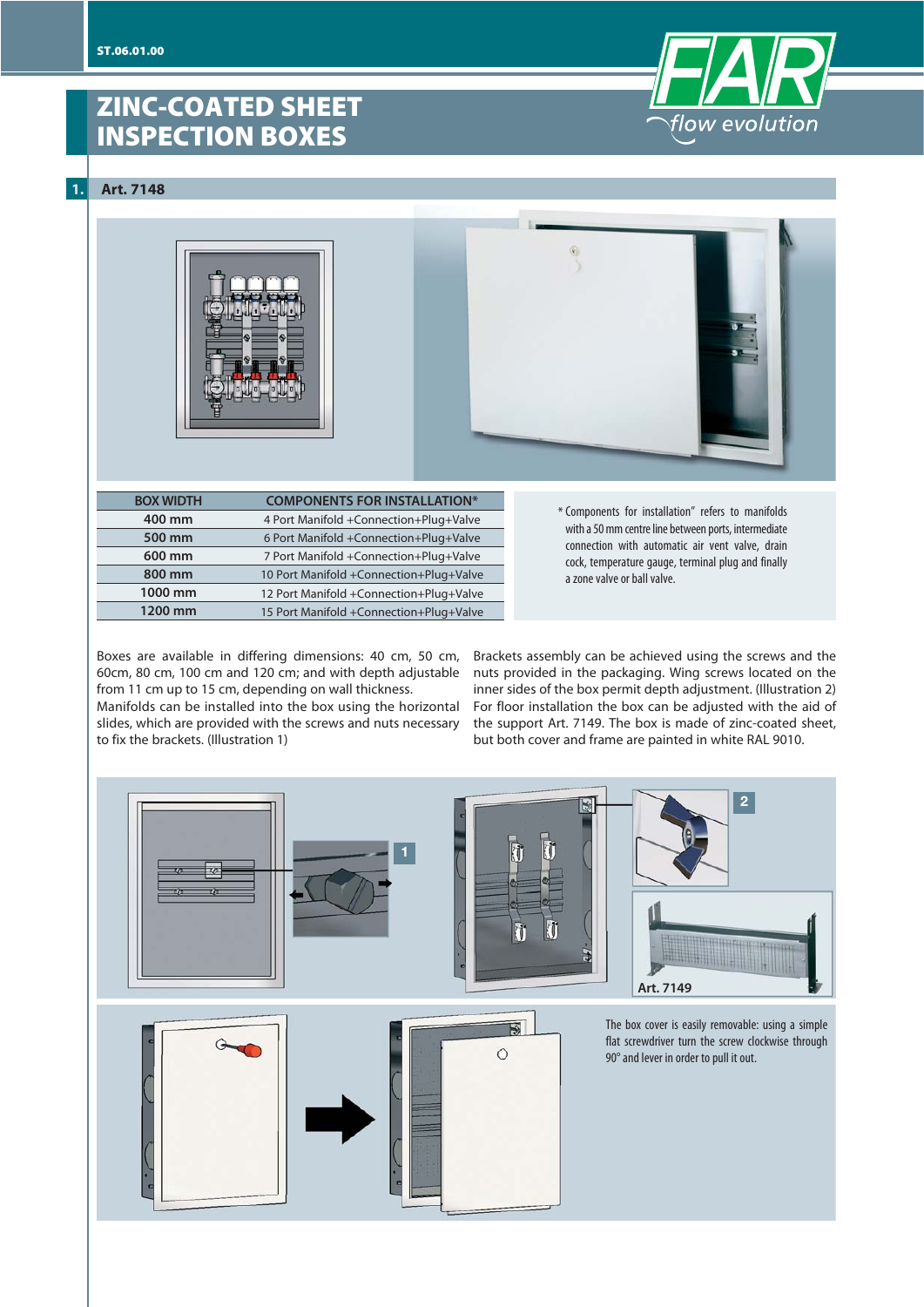### **ZINC-COATED SHEET INSPECTION BOXES**

### **2. Art. 7150**





| <b>BOX WIDTH</b> | <b>COMPONENTS FOR INSTALLATION*</b>     |
|------------------|-----------------------------------------|
| 400 mm           | 4 Port Manifold +Connection+Plug+Valve  |
| 600 mm           | 7 Port Manifold +Connection+Plug+Valve  |
| 800 mm           | 10 Port Manifold +Connection+Plug+Valve |
| 1000 mm          | 12 Port Manifold +Connection+Plug+Valve |
| 1200 mm          | 15 Port Manifold +Connection+Plug+Valve |
|                  |                                         |

Components for installation" refers to manifolds \*with a 50 mm centre line between ports, intermediate connection with automatic air vent valve, drain cock, temperature gauge, terminal plug and finally a zone valve or ball valve.

Boxes are available in differing dimensions: 40 cm, 60cm, 80 cm, 100 cm and 120 cm; and with depth adjustable from 11 cm up to 15 cm, depending on wall thickness. Manifolds can be installed into the box using the horizontal slides, which can be set to the position desired. (Illustration 2) Slides are provided with sliding fixing screws (Illustration 1), which permit assembly

installed, thus ensuring maximum flexibility of installation. The nuts must be then tightened in order to fix the brackets (Illustration 4). Slides and brackets assembly can be achieved using the screws and the nuts provided in the packaging. Wing screws located on the inner sides of the box permit depth adjustment. (Illustration 3).

of the brackets, even if the manifolds have already been The box is made of white RAL 9010 painted sheet steel.

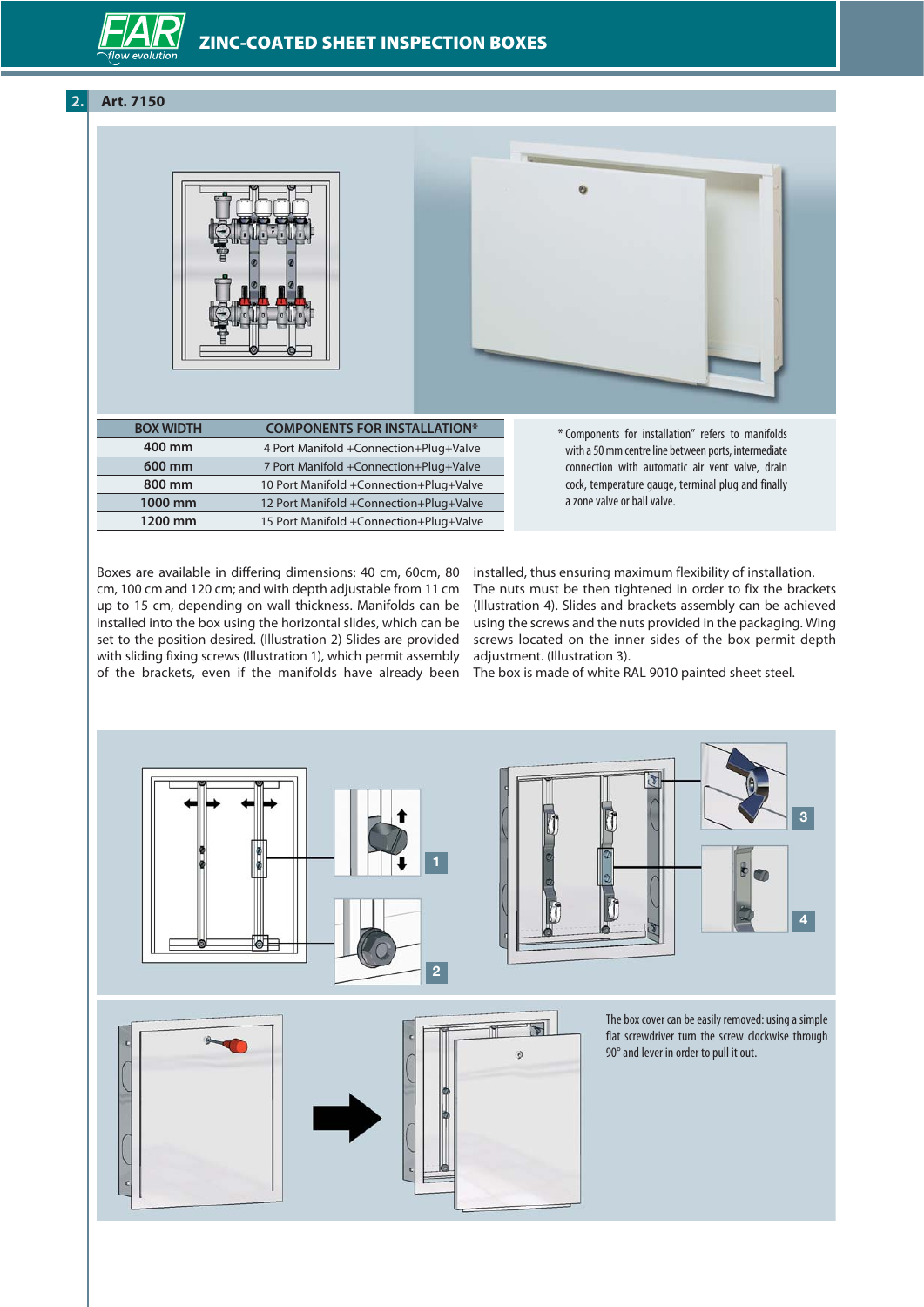### **ZINC-COATED SHEET INSPECTION BOXES**

### **3. Art. 7155**





| <b>BOX WIDTH</b> | <b>COMPONENTS FOR INSTALLATION*</b>     |
|------------------|-----------------------------------------|
| 400 mm           | 4 Port Manifold +Connection+Plug+Valve  |
| 600 mm           | 7 Port Manifold +Connection+Plug+Valve  |
| 800 mm           | 10 Port Manifold +Connection+Plug+Valve |
| 1000 mm          | 12 Port Manifold +Connection+Plug+Valve |
| 1200 mm          | 15 Port Manifold +Connection+Plug+Valve |
|                  |                                         |

Components for installation" refers to manifolds \*with a 50 mm centre line between ports, intermediate connection with automatic air vent valve, drain cock, temperature gauge, terminal plug and finally a zone valve or ball valve.

Boxes are available in differing dimensions: 40 cm, 60cm, 80 cm, 100 cm and 120 cm; and with depth adjustable from 12 cm up to 17 cm, depending on wall thickness. Manifolds can be installed into the box using the horizontal slides, which can be set to the position desired. (Illustration 2). Slides are provided with sliding fixing screws (Illustration 1) which permit assembly of the brackets, even if the manifolds have already been installed, thus ensuring maximum flexibility of installation.

The nuts must then be tightened in order to fix the brackets The box is made of white RAL 9010 painted sheet steel. (Illustration 6). Slides and brackets assembly can be achieved

using the screws and the nuts provided in the packaging. The panel is adjustable depending on distance from the floor and can be fixed to the box using the 4 special screws. (Illustration 3). The panel is also provided with an angled component to facilitate pipe insertion. Moreover, when required, it is possible to extend the box feet up to 9 cm. (Illustration 4). Wing screws located on the inner sides of the box permit depth adjustment. (Illustration 5).



٦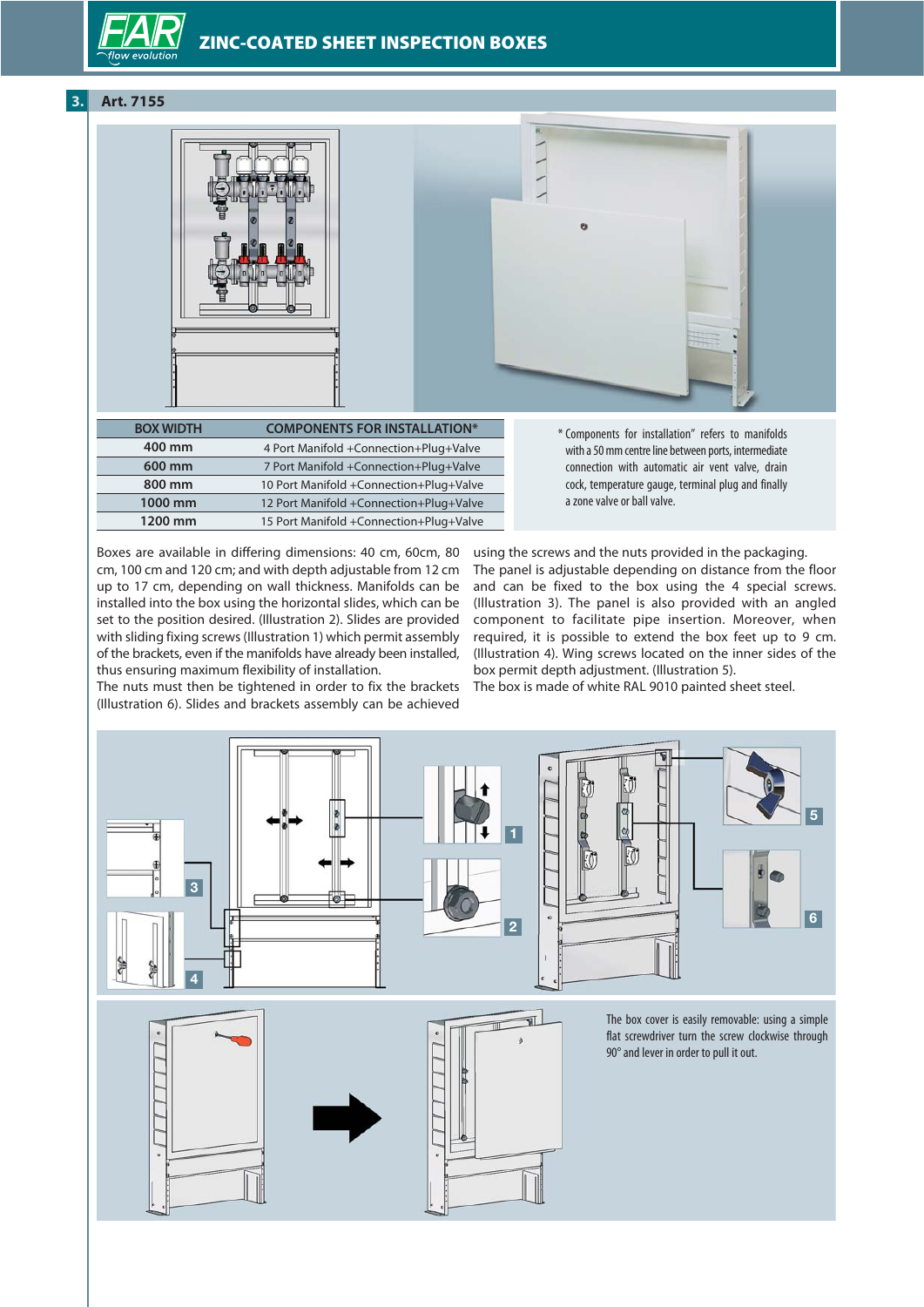**4. Art. 7165**



| <b>COMPONENTS FOR INSTALLATION (REGULATING UNIT + MANIFOLDS)</b> |                                          |                                           |                                          |  |  |
|------------------------------------------------------------------|------------------------------------------|-------------------------------------------|------------------------------------------|--|--|
|                                                                  | LOW TEMPERATURE UNIT                     | <b>HIGH AND LOW TEMPERATURE UNIT</b>      |                                          |  |  |
| <b>BOX</b><br><b>WIDTH</b>                                       | <b>OUTLETS-LOW</b><br><b>TEMPERATURE</b> | <b>OUTLETS-HIGH</b><br><b>TEMPERATURE</b> | <b>OUTLETS-LOW</b><br><b>TEMPERATURE</b> |  |  |
| 700 mm                                                           |                                          |                                           |                                          |  |  |
| 800 mm                                                           |                                          |                                           |                                          |  |  |
| 900 mm                                                           |                                          |                                           |                                          |  |  |
| 1000 mm                                                          | 10                                       |                                           |                                          |  |  |
| 1100 mm                                                          | 12                                       |                                           |                                          |  |  |
| 1200 mm                                                          | 14                                       |                                           | 10                                       |  |  |

Boxes are available in differing dimensions: 70 cm, 80cm, 90 cm, 100 cm, 110 cm and 120 cm; and with depth adjustable from 15 cm up to 19 cm, depending on wall thickness. Brackets assembly can be achieved using the screws and the nuts provided in the packaging. This kind of box is ideal for the installation of a pre-assembled regulating unit for underfloor heating systems, as shown in the table above. It is wider in comparison with the other kinds of boxes, due to the requirement for the installation of a pump for the regulating unit.

which are provided with the screws and nuts needed to fix the brackets. (Illustration 1).

Wing screws located on the inner sides of the box permit depth adjustment. (Illustration 2).

The panel is adjustable depending on the distance from the floor and can be fixed to the box using the 4 special screws. (Illustration 3). The panel is also provided with an angled component to facilitate pipe insertion. Moreover, when necessary, it is possible to extend the box feet up to 9 cm. (Illustration 4). The box is made of white RAL 9010 painted sheet steel.

Manifolds can be installed into the box using the horizontal slides,

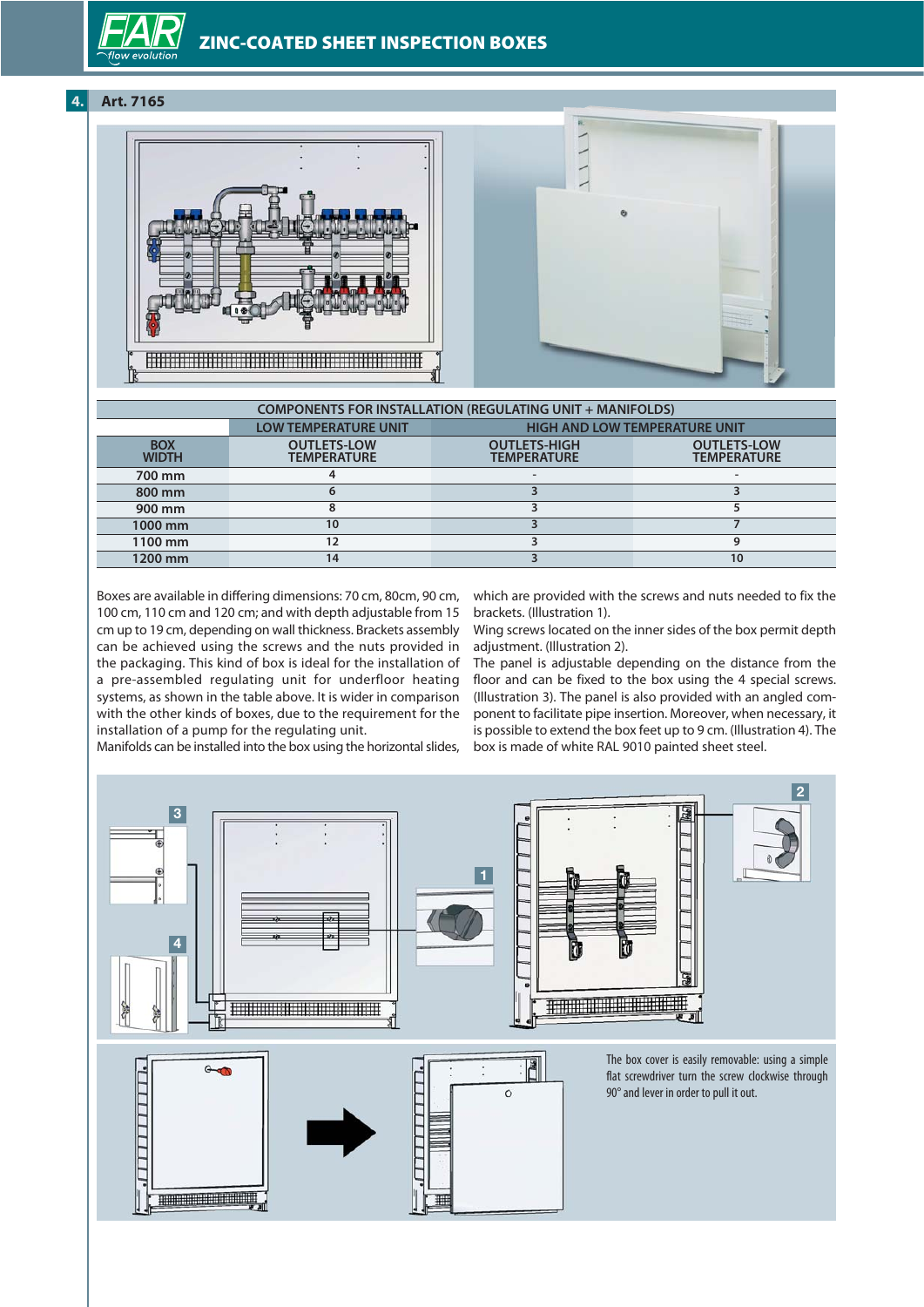## **ZINC-COATED SHEET INSPECTION BOXES**